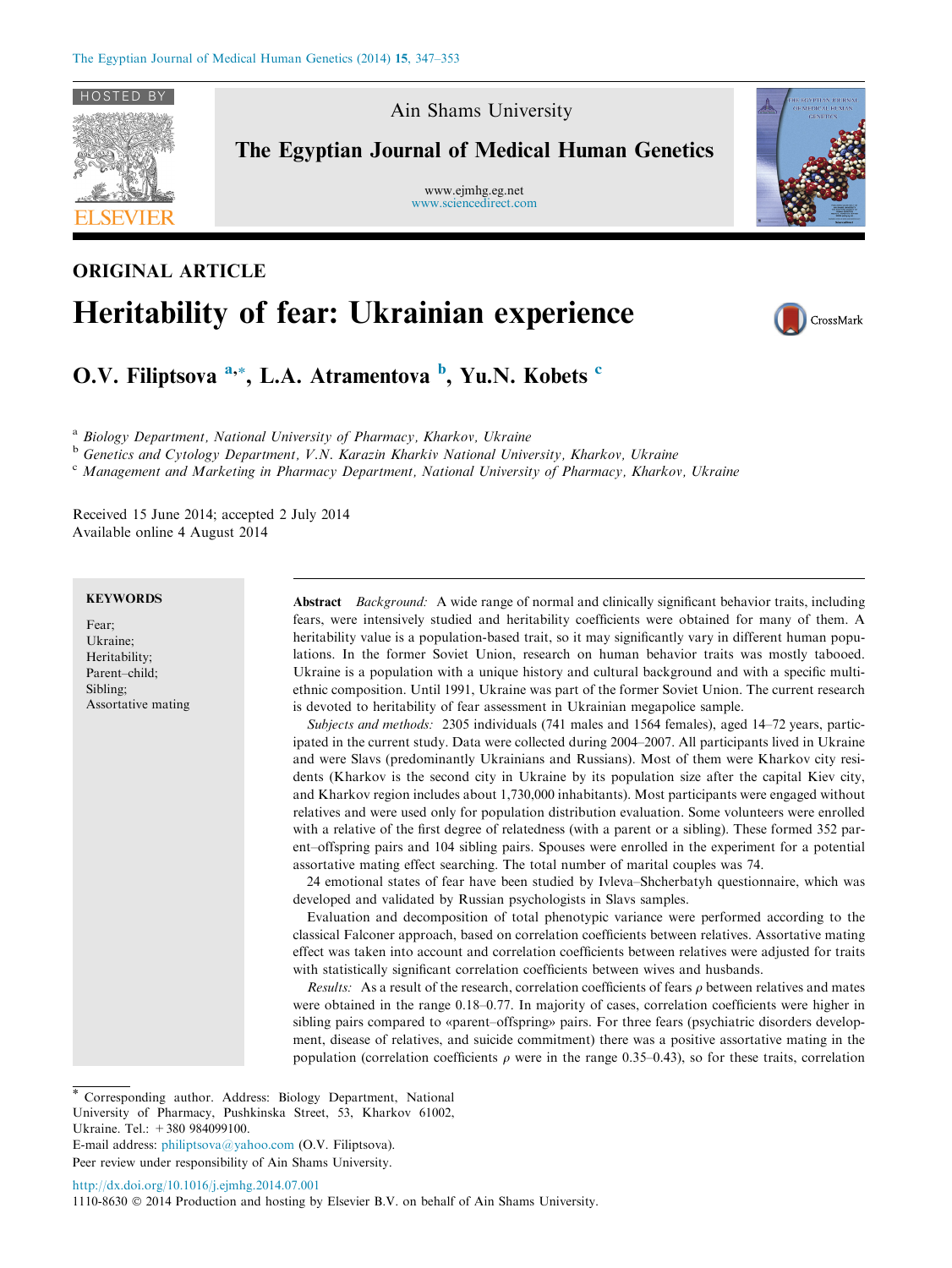coefficients' modification between relatives was needed to be done. Heritability coefficients of nine types of fear were in the range 26–48%, among them the lowest heritability coefficient was recorded for fear of suicide commitment and the highest one was recorded for fear of aggressive behavior possibility to the relatives.

Conclusions: The conducted research demonstrated genetic component presence for nine types of fear – psychic disorder development, complications in personal life, making responsible decisions, senility, closed spaces, sexual dysfunction, suicide commission, speaking in public, and aggressive behavior possibility to relatives. It helps to consider these fear perspectives for further molecular-genetic analysis in Ukraine.

 $© 2014$  Production and hosting by Elsevier B.V. on behalf of Ain Shams University.

#### 1. Introduction

The final aim of genetic analysis for any trait is searching for genes, which are responsible for its formation, their localization in a genome, and possible variant. Further analysis targets how products of these genes influence metabolic pathways, leading to trait formation. Many human and other biological species can be traced this way. Generally, it is clear for relatively simple traits, such as blood groups, single-gene diseases, etc. More complicated situation is with the so named, 'quantitative traits', which are associated with many traits of behavior. Nevertheless, such analysis is possible, and its algorithm on the first stage suggests a phenotype inventory, forming heritability estimation. The phenotype inventory means an assessment of trait variability in a population.

Both environmental factors and genes influence human behavior traits. Another thing which should be taken into consideration and can attribute to phenotypes is complex interactions between genes and environment. People in a population vary in the genotypes for behavior traits. The genotypic part is due to a combined effect of all loci, including possible allelic interactions within loci (dominance) and between loci (epistasis). Heritability is the proportion of phenotypic variation  $(V_P)$  that is due to variation in genetic values  $(V_G)$ . Broad-sense heritability can be calculated as  $h^2 = V_G/V_P$  and demonstrates the proportion of phenotypic variation due to genetic values that may include effects due to dominance and epistasis. Narrow-sense heritability can be calculated as  $h^2 = V_A/V_P$  and shows only that proportion of genetic variation that is due to additive genetic values  $(V_A)$ . The value of heritability always lies between 0 and 1 (or between 0% and 100%) [\[1\].](#page-5-0)

After heritability assessment, further analysis is conducted due to the heritability value. If a heritability coefficient is close to zero, we can make a conclusion that inter-individual differences are caused by different environmental conditions. On the contrary, if  $h^2$  is close to one, a quite opposite conclusion can be made (inter-individual differences are mostly due to genetic differences). Proof of a genetic influence makes a sense for a further gene search. Without prior population analysis and heritability estimation, the search of these genes is ineffective [\[2\]](#page-5-0).

A wide range of normal and clinically significant behavior traits were intensively studied and heritability coefficients were obtained for many of them, such as mental ability [\[3,4\]](#page-5-0), altruism and aggression [\[5,6\]](#page-5-0), suicidal behavior [\[7,8\],](#page-5-0) borderline personality disorder  $[9]$ , fears  $[10-12]$  etc.

The trait which is often under study in genetic investigations is fear. In some cases, the intensity of fear can go beyond a normal range (often in the strengthening side). Strong intensity of fear to a stimulus of inadequate strength is a component of mental disorders, particularly, panic attacks, phobias, and obsessive–compulsive syndrome. The prevalence of such disorders in the world population is relatively high [\[13\]](#page-5-0), weakening people's health and quality of life [\[14\]](#page-5-0).

Nonetheless, in spite of many studies done on fear, many questions are not yet clarified. Moreover, a heritability value is a population-based trait, so it may significantly vary in different human populations. In the former Soviet Union, research on human behavior traits was mostly tabooed. Ukraine is a population with a unique history and cultural background and with a specific multiethnic composition [\[15–](#page-5-0) [18\]](#page-5-0). Until 1991, Ukraine was part of the former Soviet Union. The current research will fill some gaps on the ''behavioral map'' of Ukraine in relationship with fear heritability estimation.

#### 2. Subjects and methods

#### 2.1. Subjects

2305 individuals (741 males and 1564 females), aged 14– 72 years, participated in the current study. Data were collected during 2004–2007. All participants lived in Ukraine and were Slavs (predominantly Ukrainians and Russians). Most of them were Kharkov city residents (Kharkov is the second city in Ukraine by its population size after the capital Kiev city, and Kharkov region includes about 1,730,000 inhabitants).

The volunteers were enrolled randomly in different schools, colleges, and universities of Kharkov city and Kharkov region. They were school children of 10th and 11th classes (schools of Kharkov city Nos. 22, 23, 24, 27, 56, 91, 95, 148 and 156, and the Pesochin Collegium of Kharkov region) or college (Kharkov Building Secondary Technical School) and university (V.N. Karazin Kharkiv National University, National University of Pharmacy, National Technical University ''Kharkov Polytechnic Institute'' and Kharkov National Medical University) students of different courses (1st–5th), so the age of this subgroup of participants varied from 14 to 23.

Most participants were engaged without relatives and were used only for population distribution evaluation. Some volunteers were enrolled with a relative of the first degree of relatedness (with a parent or a sibling). These formed 352 parent– offspring pairs and 104 sibling pairs.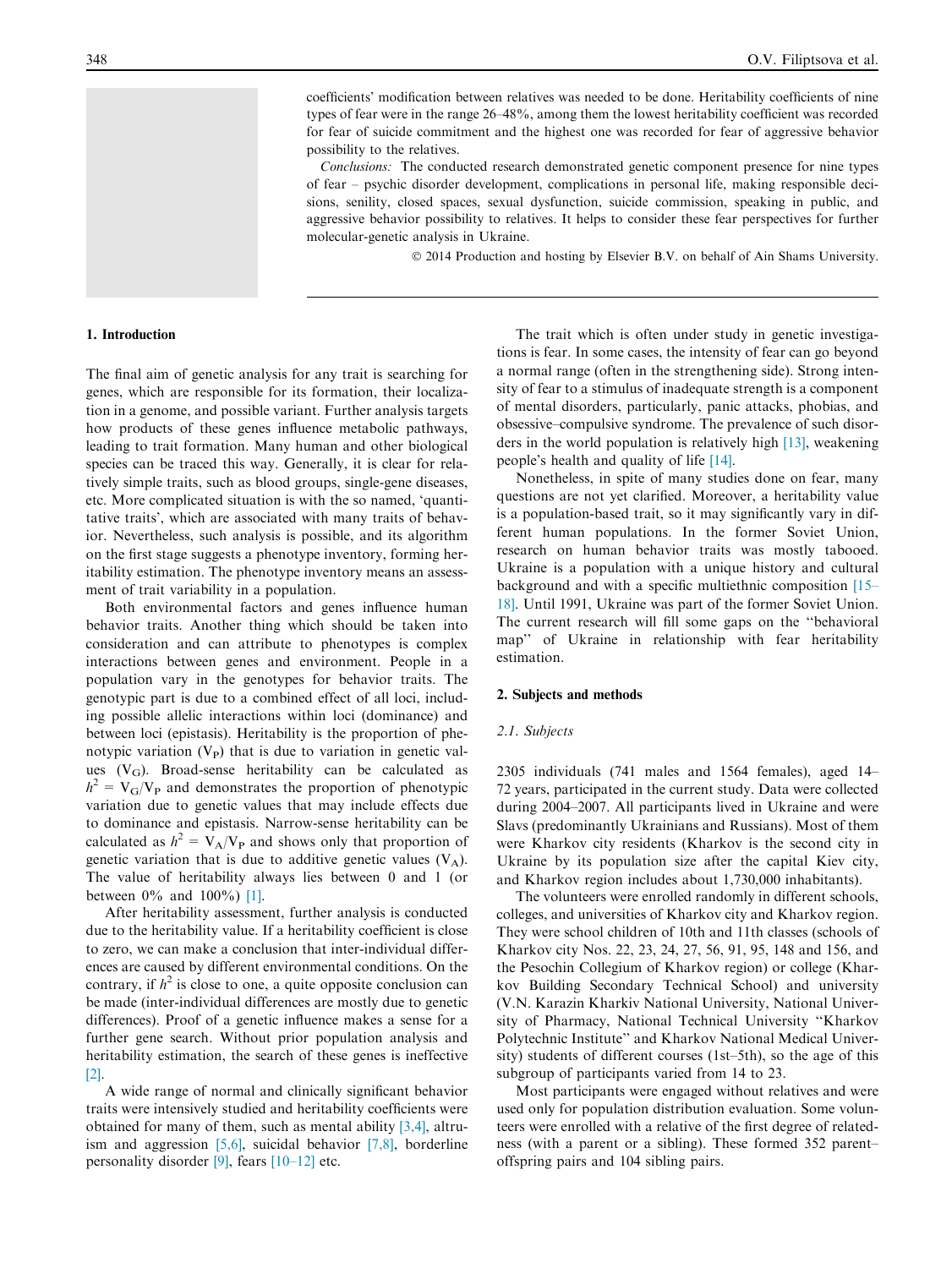Spouses were enrolled in the experiment for a potential assortative mating effect searching. The total number of marital couples was 74.

Data collection was made taking into consideration ethical requirements and Helsinki guidelines for human volunteers' participation in scientific studies (World Medical Association Declaration of Helsinki, Ethical Principles for Medical Research Involving Human Subjects). All participants gave their written consent and received the interpretation of their results as a reward for an experiment inclusion.

## 2.2. Psychological tools

24 emotional states of fear have been studied by Ivleva– Shcherbatyh questionnaire, which was developed and validated by Russian psychologists in Slavs samples [\[19\]](#page-6-0). The examined fear sources were as follows: animals, darkness, psychic disorders development, disease of relatives, street attack, communication with authorities, complications in personal life, making responsible decisions, old age, pain, poverty, uncertainty about future, exam, war, death, closed space, height, depth, adverse changes in the case of relatives' disease, the possibility of disease, sexual dysfunction, suicide, speaking in public, the possibility of aggressive behavior with relatives. Each fear was estimated on a point scale, ranging from 1 to 10.

## 2.3. Heritability estimation

Evaluation and decomposition of total phenotypic variance were performed according to the classical Falconer approach [\[2\],](#page-5-0) based on correlation coefficients between relatives. Correlation coefficients were calculated for parent–offspring pairs, siblings and spouses. Statistical significance was accepted on the level  $p \le 0.05$  [\[20\].](#page-6-0) Because previous distribution checking has shown no compliance with a Gaussian law, non-parametric (Spearman) correlation coefficient  $\rho$  was used for parent– offspring pairs  $(\rho_p, \text{mother–daughter}, \text{father–daughter},$ mother–son, and father–son), sibling pairs ( $\rho_s$  male and female sibling pairs, brother–sister) and spouses  $(\rho_{hw})$ . Assortative mating effect was taken into account, and correlation coefficients between relatives were adjusted for traits with statistically significant correlation coefficients between wives and husbands ( $\rho_{hw}$  by means of formula,  $\rho' = \frac{\rho}{1+\rho_{hw}}$ , where  $\rho'$  stands for modified correlation coefficient). Modified correlation coefficients between relatives were used for component decomposition of total phenotypic variance by means of formulas,  $G_a = 2\rho_p$ ;  $G_d = 4(\rho_s - \rho_p)$ ;  $G = G_a + G_d$ ;  $E = 1-G$ , where G is total genetic component,  $G_a$  is its additive, and  $G_d$  is its dominant components, E means environmental component.

Database was formed in Microsoft Excel program. The calculations have been made by Statistics 6.0 software program.

## 3. Results and discussion

Traditional approach in heritability estimation is based on correlation analysis among relatives pairing. Genetic component extraction from received correlation coefficients is the most complicated. If the trait completely depends only on a genotype, a correlation coefficient between relatives will be equal to kinship coefficient. But often a correlation coefficient is higher than kinship coefficient. There are at least two reasons why correlation coefficients between relatives are so high. One of them is positive assortative mating on trait under study. Parents' phenotypic similarity on a specific trait increases the correlation coefficients in offspring comparatively to its expected value (if marriages are formed randomly). The other reason for increased correlation coefficient between relatives is an influence of shared family environment. Relatives, as a rule, have similar socio-economic position, equal access to education and similar upbringing. All this promotes trait development in one direction, and increases similarity. That is why it is more correct to examine relatives of different relationship degrees, who live separately although in such situation, relatives can create a common environment according to their own genotypes and their genes are realized in this environment. According to geneticists' opinion, it is the main reason, which does not give the opportunity to separate completely the genetic and environmental influences on traits [\[2\]](#page-5-0). In some countries, where the history of behavior genetics comes back to a past century, registers of twins and adoptees were generated and maintained. There is also a possibility to conduct a monitoring of certain contingent and make conclusions about trait variability. This infrastructure is totally absent in Ukraine. Low genealogical culture of modern population strongly interferes with conductance of such research. That is why there is a possibility only to perform correlation analysis in two categories of relatives (''parent–offspring'' and ''sibling–sibling''). Relative pairs are initially analyzed separately to avoid a sex effect. The necessity of a separate correlation analysis conductance even among relatives with the same degree of kinship (mother–daughter, father–daughter, oneand heterosexual sibling, etc.) follows from general genetic ideas about the possibility of different traits' transmission, depending on sex of a parent and a child. It is more obvious for X- and Y-linked inheritance, as well as for complex polygenic traits for which there is a principal gene, located in the sex chromosomes. Preliminary analysis in narrower groups is also desirable for traits, displaying sex dimorphism. However, in practice and in such cases, the calculations of the average population correlation coefficients between relatives of different categories are used, they are based on the previously calculated correlation coefficients in narrower groups, so as the heritability coefficient, which is a general population characteristic. The probability of a particular pair formation in the population is taken into consideration [\[21\]](#page-6-0).

There are more unisexual female pairs and less – unisexual male pairs in the current research among ''parent–offspring'' and ''sibling'' pairs. Numerically, unequal related pair presentation of different categories is an ordinary problem of many population researches, which enroll people on a free base (without payment for participation). It is due to male and female inequality in wishing to take part in a study (females are more cooperative). In accordance with this approach, weighted mean correlation coefficients have been used in this investigation.

Correlation coefficients in groups, ''parent–offspring'' and ''siblings'' according to 24 different fears are shown in [Table 1](#page-3-0). Significant correlation coefficients have been detected for 12 types of fear in parent–offspring pairs and four statistically significant types of fear were found for siblings. Just these last four types of fear have the biggest values of correlation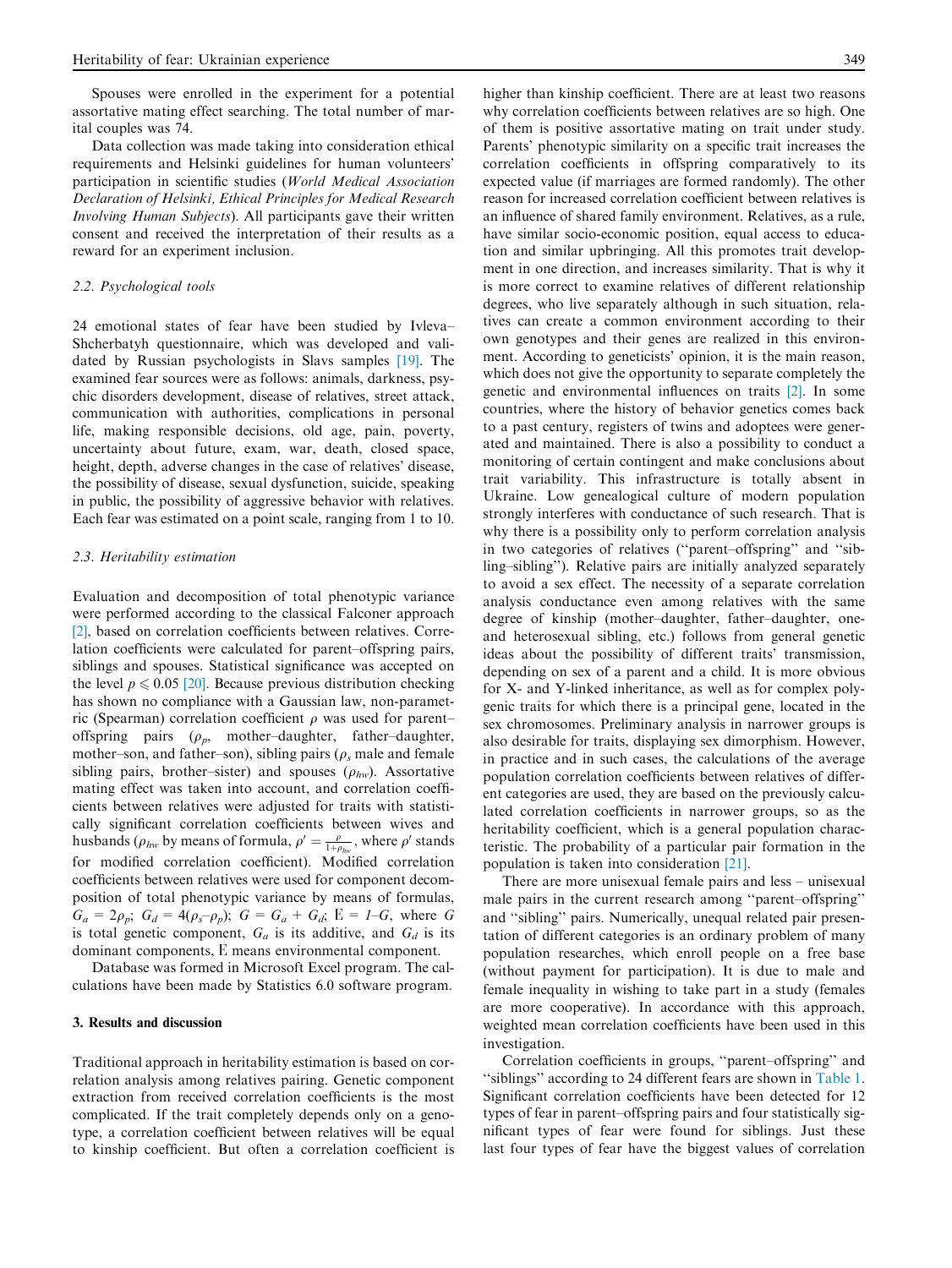<span id="page-3-0"></span>**Table 1** Correlation coefficients  $(\rho)$  on fears in pairs «parent–offspring» and in sibling pairs.

| Fears                                            | Relatives                         |                                   |                              |                          |                                 |
|--------------------------------------------------|-----------------------------------|-----------------------------------|------------------------------|--------------------------|---------------------------------|
|                                                  | Mother-<br>daughter<br>$(n = 81)$ | Father-<br>daughter<br>$(n = 34)$ | Mother-<br>son<br>$(n = 14)$ | Father-son<br>$(n = 11)$ | Mean<br>weighted<br>$(n = 140)$ |
| Animals                                          | 0.12                              | 0.17                              | $-0.45$                      | 0.18                     | 0.08                            |
| Darkness                                         | 0.14                              | 0.18                              | $-0.13$                      | 0.24                     | 0.14                            |
| Mental disorder development                      | $0.24*$                           | 0.12                              | $-0.19$                      | $0.77***$                | $0.21$ <sup>*</sup>             |
| Diseases of relatives                            | 0.20                              | 0.21                              | 0.23                         | $0.75***$                | $0.24***$                       |
| Street violence                                  | 0.21                              | 0.00                              | $-0.41$                      | 0.46                     | 0.13                            |
| Communication with an authority                  | 0.14                              | 0.18                              | $-0.24$                      | 0.15                     | 0.12                            |
| Problems in a private life                       | 0.19                              | 0.22                              | $-0.33$                      | 0.52                     | $0.19*$                         |
| Responsible decision making                      | $0.24*$                           | 0.03                              | 0.27                         | $-0.04$                  | $0.18*$                         |
| Aging                                            | 0.21                              | 0.22                              | $-0.16$                      | 0.41                     | $0.18*$                         |
| Pain                                             | $0.28***$                         | $-0.23$                           | $-0.28$                      | $0.76***$                | 0.15                            |
| Poverty                                          | $0.23$ <sup>*</sup>               | 0.08                              | $-0.07$                      | 0.54                     | $0.21$ <sup>*</sup>             |
| Future uncertainty                               | 0.01                              | $-0.24$                           | $-0.14$                      | 0.54                     | $-0.03$                         |
| Exam                                             | 0.18                              | $-0.09$                           | 0.30                         | 0.27                     | 0.09                            |
| War                                              | $-0.05$                           | 0.21                              | 0.20                         | $0.68^*$                 | 0.14                            |
| Death                                            | $0.39***$                         | $-0.09$                           | 0.28                         | 0.57                     | $0.24***$                       |
| Confined spaces                                  | $0.25^*$                          | 0.23                              | $-0.22$                      | 0.10                     | $0.21$ <sup>*</sup>             |
| Height                                           | $0.24^*$                          | 0.02                              | $-0.44$                      | 0.14                     | 0.14                            |
| Depth                                            | 0.08                              | 0.26                              | $-0.36$                      | 0.55                     | 0.14                            |
| Problems in the case of diseases of<br>relatives | $-0.09$                           | 0.11                              | $-0.17$                      | $-0.16$                  | $-0.06$                         |
| Disease possibility                              | $0.36***$                         | $-0.22$                           | $-0.12$                      | 0.45                     | 0.15                            |
| Sex function disorders                           | $0.33***$                         | 0.06                              | 0.29                         | 0.00                     | $0.24***$                       |
| Suicide commitment                               | 0.09                              | 0.32                              | 0.25                         | 0.24                     | $0.18*$                         |
| Public speech                                    | 0.13                              | 0.28                              | 0.32                         | 0.54                     | $0.19*$                         |
| Aggression possibility to relatives              | 0.17                              | 0.18                              | 0.39                         | 0.31                     | $0.23***$                       |
| Fears                                            | Relatives                         |                                   |                              |                          |                                 |
|                                                  |                                   |                                   |                              |                          |                                 |

|                                               | Male siblings | Female siblings | Brother-sister | Mean weighted |
|-----------------------------------------------|---------------|-----------------|----------------|---------------|
|                                               | $(n = 2)$     | $(n = 10)$      | $(n = 16)$     | $(n = 28)$    |
| Animals                                       |               | 0.43            | $-0.45$        | $-0.04$       |
| Darkness                                      |               | 0.26            | 0.27           | 0.20          |
| Mental disorder development                   |               | 0.33            | 0.15           | 0.27          |
| Diseases of relatives                         |               | 0.31            | 0.38           | $0.48***$     |
| Street violence                               |               | 0.27            | $-0.50^*$      | $-0.07$       |
| Communication with an authority               |               | $0.62^*$        | 0.32           | 0.35          |
| Problems in a private life                    |               | $-0.19$         | 0.44           | 0.24          |
| Responsible decision making                   |               | 0.10            | $-0.30$        | $-0.13$       |
| Aging                                         |               | 0.39            | 0.18           | 0.24          |
| Pain                                          |               | $-0.15$         | 0.38           | 0.16          |
| Poverty                                       |               | 0.25            | $0.66$ **      | $0.47***$     |
| Future uncertainty                            |               | 0.30            | 0.28           | 0.28          |
| Exam                                          |               | $-0.21$         | 0.44           | 0.22          |
| War                                           |               | 0.37            | $-0.12$        | 0.17          |
| Death                                         |               | 0.51            | 0.29           | $0.38*$       |
| Confined spaces                               |               | $-0.13$         | 0.37           | 0.23          |
| Height                                        |               | 0.58            | 0.45           | $0.47***$     |
| Depth                                         |               | 0.57            | 0.29           | 0.22          |
| Problems in the case of diseases of relatives |               | 0.22            | 0.12           | 0.26          |
| Disease possibility                           |               | 0.13            | 0.28           | 0.21          |
| Sex function disorders                        |               | 0.43            | 0.21           | 0.28          |
| Suicide commitment                            |               | 0.03            | 0.14           | 0.12          |
| Public speech                                 |               | 0.17            | 0.34           | 0.27          |
| Aggression possibility to relatives           |               | $0.63*$         | $-0.16$        | 0.30          |

*Notes:*  $n$  – number of participants,  $\rho$  – Spearman correlation coefficients.

coefficients: relative's disease –  $\rho = 0.48$  ( $p < 0.01$ ), poverty –  $\rho = 0.47$  ( $p < 0.01$ ), death –  $\rho = 0.38$  ( $p < 0.05$ ), height –  $\rho = 0.47$  ( $p < 0.01$ ).

Most investigations meet the fact that marriages are formed not randomly on behavioral, somatic and social features [\[22\]](#page-6-0). Thus, moderate positive correlation between spouses is found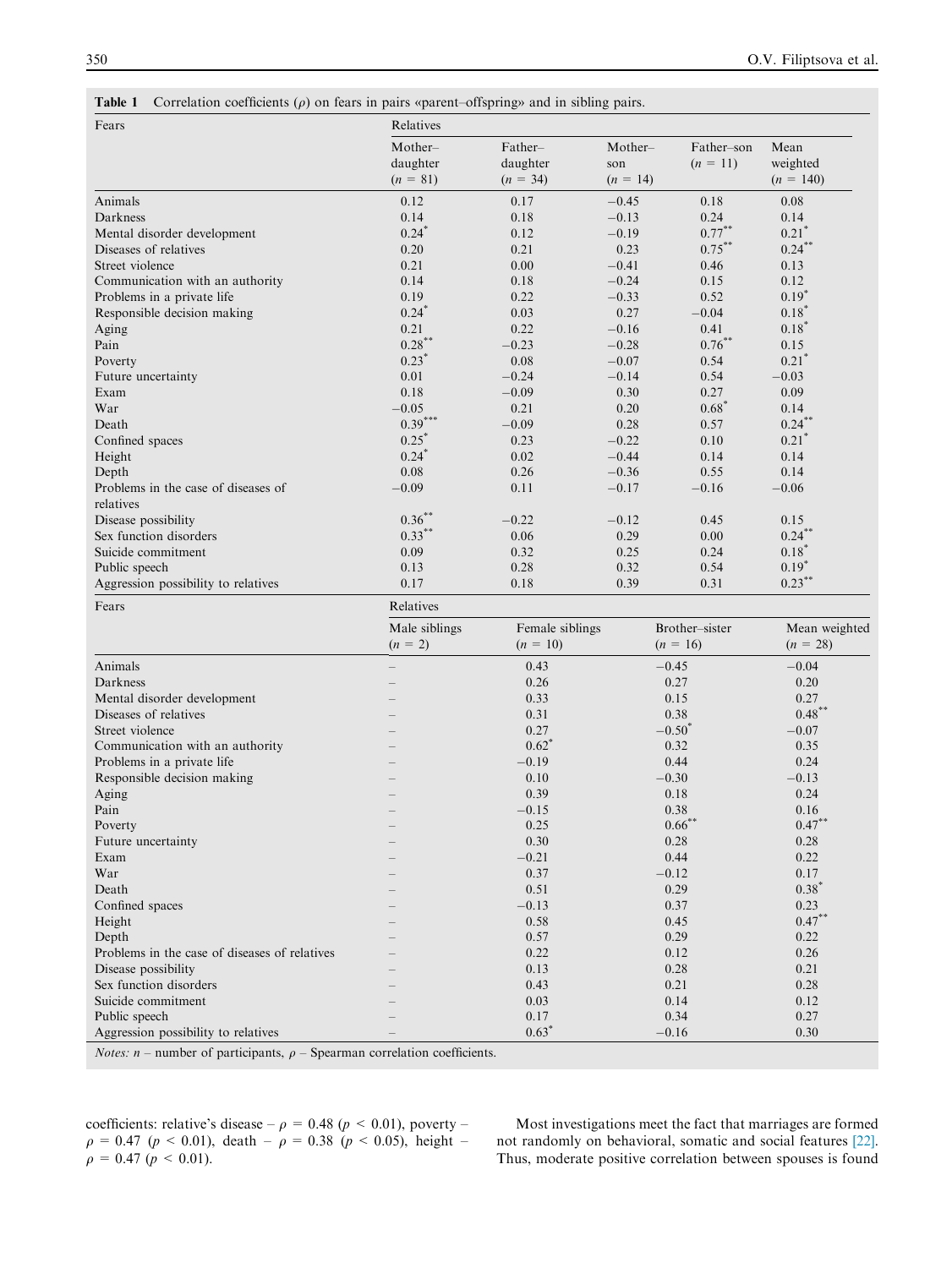coefficients.

<span id="page-4-0"></span>Table 2 Statistically significant correlation coefficients between spouses on some fears.

| Fears                                                                     | n  |           |
|---------------------------------------------------------------------------|----|-----------|
| Mental disorder development                                               | 38 | $0.41***$ |
| Diseases of relatives                                                     |    | $0.35^*$  |
| Suicide commitment                                                        |    | $0.43***$ |
| <i>Notes:</i> $n$ – number of participants, $\rho$ – Spearman correlation |    |           |

for anthropometric characteristics  $(r = 0.10-0.30)$  and IQ  $(r = 0.37)$ , and it is larger for physical attractiveness  $(r = 0.38 - 0.52)$  and educational level  $(r = 0.46)$ . On personal characteristics, the similarity of partners is lower ( $r = 0.23-$ 0.47, in average  $r = 0.15$ , while on personal values it is rather higher  $(r = 0.20 - 0.58)$ . The highest correlation between the partners is observed for traits such as religiosity, conservatism, and authoritarianism  $(r = 0.40{\text -}0.70)$ . Correlation for traits manifestation is also observed in accordance with age at the moment of marriage [\[23\].](#page-6-0)

Positive correlation between partners of any reason is a prerequisite of assortative mating, related to deviation from panmixia state. Effects of positive assortative mating are similar to inbreeding effects. Positive correlation between the partners leads to increased correlation coefficients between relatives. Therefore, correlation between the spouses is necessary to use for modifying (adjustment) correlation coefficients between relatives during genetic analysis. With a positive assortative mating, the probability of marriage formation for similar partners' phenotypes is higher than in the case of statistical random situation. Under the assumption that the phenotype is a direct or indirect reflection of a genotype, positive assortative mating leads to the fact that the genotype frequencies change from generation to generation; and there are less heterozygotes and more homozygotes. Though, the consequences of positive marital assortativity are similar to inbreeding effects in the change of genotype frequencies, increasing homozygotes portion, there are significant differences between these two phenomena. Thus, under inbreeding, the selection of a marital partner is based on kinship; as a result, inbreeding affects all gene loci. Positive assortative mating influences only genotype frequencies, which are involved in specific phenotypic traits displayed.

At negative assortative mating, partners are selected by phenotype dissimilarity. As a result of negative assortative mating, there are more heterozygotes in a population with each generation. Negative assortative mating promotes genetic subdivision smoothing between groups and quickly destroys genetic differences between historical subpopulations, which unite and practice marital structure building on the base of negative assortative mating.

Results of correlation analysis on fears in marital couples (statistically significant correlation coefficients) are shown in Table 2. Table 3 presents modified correlation coefficients in pairs of relatives according to all types of fear, for which significant correlation coefficients in marital couples have been detected. As one can see, the presence of positive relationship between the partners may artificially increase correlation coefficients in relatives to one and half times.

Table 3 Results of correlation analysis (modified correlation coefficients) in relative pairs adjusted to positive assortative mating effect.

| Fears                       | Parent-offspring pairs                   | Sibling pairs |
|-----------------------------|------------------------------------------|---------------|
|                             | Modified correlation coefficients $\rho$ |               |
| Mental disorder development | 0.15                                     |               |
| Diseases of relatives       | 0.18                                     | 0.36          |
| Suicide commitment          | 0.13'                                    |               |

*Notes:*  $n$  – number of participants,  $\rho$  – Spearman correlation coefficients.

|  |  | Table 4 Results of component phenotypic variance decomposition. |
|--|--|-----------------------------------------------------------------|
|  |  |                                                                 |

| Fears                               | $G_{\rm A}$ , % | $G_{\rm D}$ , % | $G_{\text{tot}}$ , % | $E, \%$  |
|-------------------------------------|-----------------|-----------------|----------------------|----------|
| Mental disorders development        | 30              |                 | 30                   | 70       |
| Diseases of relatives               | 36              | 72              | 108                  |          |
| Problems in a private life          | 38              |                 | 38                   | 62       |
| Responsible decision making         | 36              |                 | 36                   | 64       |
| Ageing                              | 36              |                 | 36                   | 64       |
| Poverty                             | 42              | 100             | 100                  | $\Omega$ |
| Death                               | 48              | 56              | 100                  | $\Omega$ |
| Confined spaces                     | 42              |                 | 42                   | 58       |
| Height                              |                 | 100             | 100                  | $\Omega$ |
| Sex function disorders              | 48              |                 | 48                   | 52       |
| Suicide commitment                  | 26              |                 | 26                   | 74       |
| Public speech                       | 38              |                 | 38                   | 62       |
| Aggression possibility to relatives | 46              |                 | 46                   | 54       |

Notes:  $G_{\text{tot}}$  – total genetic component, G and  $G_{\text{D}}$  – additive and dominant components of total genetic component, E – environmental component. Values in italic have no arithmetic sense but are limited by 100%.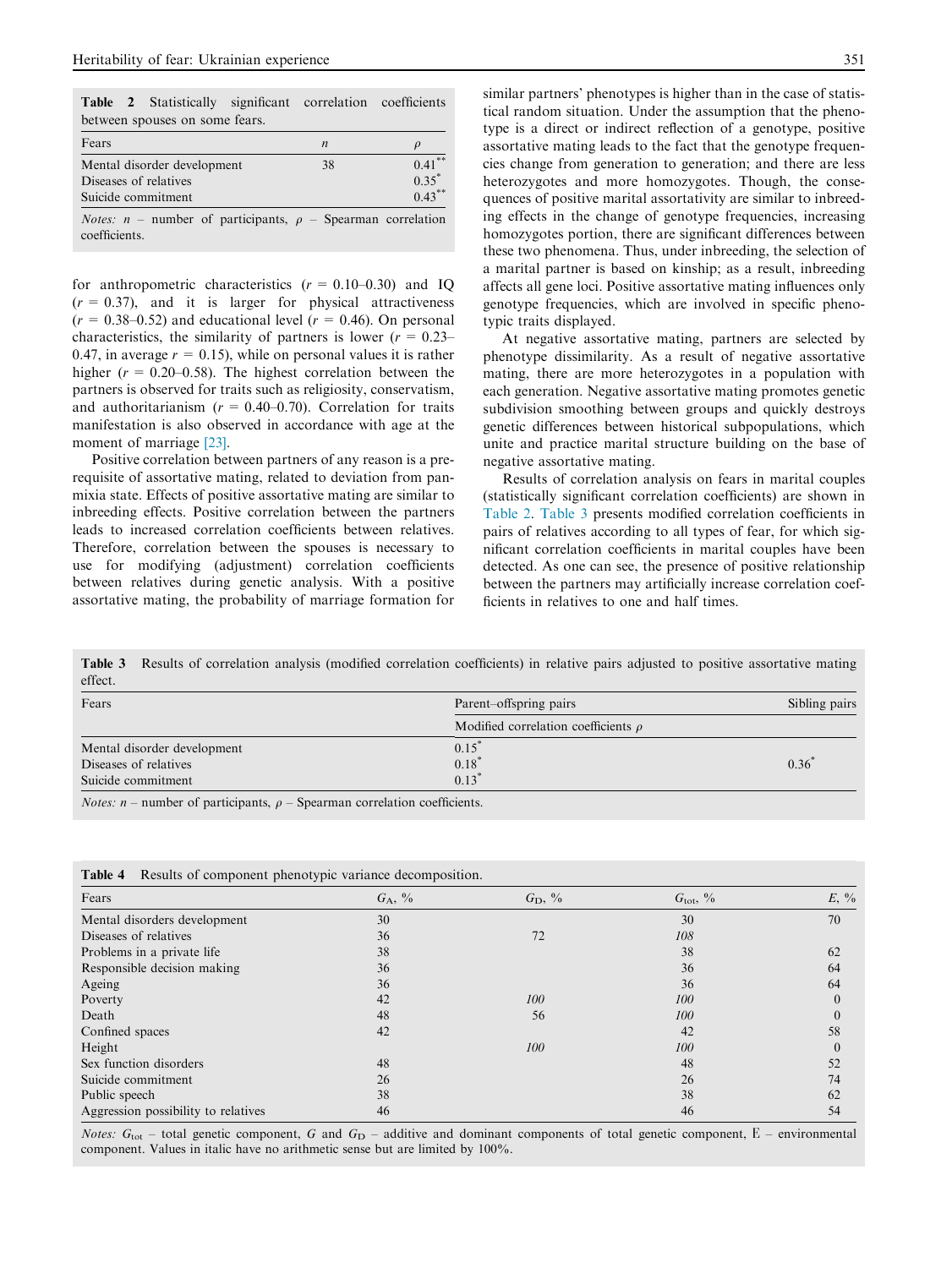<span id="page-5-0"></span>Heritability assessment of fear has been conducted after correlation analysis in the pairs of relatives, taking into account the assortative mating. For some fears during conduction of component analysis, it became possible to share additive and dominant components from total genetic component, and obtained heritability coefficients reflected heritability ''in broad sense.'' For some fears heritability has been determined only ''in narrow sense''. This was true for such fears, according to which a positive statistically significant correlation coefficient was observed only in pairs of ''parent–offspring''. Traits have been found, for which positive significant correlation coefficient has been detected only in sibling pairs, but in ''parent–offspring'' pairs it was not statistically significant and close to zero.

Fear without statistically significant correlation coefficients set a particular group. However, even in this case, the conclusion about the absence of genetic influence on these traits cannot be absolute. The fact is that the geneticists involved in the study of heritability of complex behavioral traits, faced a similar problem in the 1990s. Scientists found a group of so-called emergent traits, which during the study of certain categories of relatives (parent–offspring, siblings) did not display any common family effect. However, during monozygotic twins study on the same traits, the significant similarity of traits of partners, bringing up either together or separately, was found [\[24\]](#page-6-0).

The current research about fear, by which the heritability assessment of quantitative behavioral traits in classical way became impossible to perform, can also be emergent. To prove this, analysis of monozygotic twins is necessary. Besides, it is possible that these heritability traits are close to zero. Fear, for which the heritability assessment by classical method was feasible, provisionally can be attributed to traits with moderate heritability. Obtained values of heritability can possibly be maximum, as far as common family environmental factors are present in the correlation coefficients between relatives; it is impossible to isolate them yet. We can get more accurate results, having information about relatives of the same generation, living separately (cousins, half-cousins, half-siblings etc.). Heritability coefficients for all types of fear, for which significant correlation coefficients were detected, are shown in [Table 4](#page-4-0).

The obtained heritability coefficient values in the present research cannot be considered absolute for the whole population, as the possibility of different heritability values in other age groups are not excluded. For example, the results of the longitudinal twin investigation in Sweden have shown the ontogenetically dynamic theory consistency of genetic conditionality of different types of fear as opposed to ontogenetically stable theory. Ontogenetically dynamic theory suggests that at different stages of individual development (ontogenesis), different genes of predisposition to fear and phobias are activated. In this investigation, including analysis of 2490 twins, their parents (for younger children) and the examined (since the age of 13) studied three types of fear – situational fears, fear of animals and fear of blood/injuries. Particularly, it was shown that the heritability of situational fear in the mentioned age range made up 50%, 68%, 69% and 59%. As to other two types of fear, the tendencies were similar. Scientists suggest that different heritability fears in different life periods form during the process of evolution, as far as a change in ranking of potential danger sources happens in children with age. Strong fear in a child may weaken in a teenager, and conversely, unknown fears in early childhood may be realized only over time [\[25\].](#page-6-0)

## 4. Conclusions

The conducted research demonstrated genetic component presence for nine types of fear – psychic disorder development, complications in personal life, making responsible decisions, senility, closed spaces, sexual dysfunction, suicide commission, speaking in public, and aggressive behavior possibility to relatives. It helps to consider these fear perspectives for further molecular-genetic analysis in Ukraine.

## **References**

- [1] [Wray N, Visscher P. Estimating trait heritability. Nat Educ](http://refhub.elsevier.com/S1110-8630(14)00082-2/h0005) [2008;1\(1\):29.](http://refhub.elsevier.com/S1110-8630(14)00082-2/h0005)
- [2] [Falconer DS, Mackay TFC. Introduction to quantitative genetics.](http://refhub.elsevier.com/S1110-8630(14)00082-2/h0010) [UK, Longman: Harlow; 1996.](http://refhub.elsevier.com/S1110-8630(14)00082-2/h0010)
- [3] Rushton JP, Bons TA, Vernon PA, Cvorović J. Genetic and [environmental contributions to population group differences on](http://refhub.elsevier.com/S1110-8630(14)00082-2/h0015) [the Raven's Progressive Matrices estimated from twins reared](http://refhub.elsevier.com/S1110-8630(14)00082-2/h0015) [together and apart. Proc Biol Sci 2007;274\(1619\):1773–7](http://refhub.elsevier.com/S1110-8630(14)00082-2/h0015).
- [4] [Haworth CMA, Wright MJ, Luciano M, Martin NG, de Geus](http://refhub.elsevier.com/S1110-8630(14)00082-2/h0020) [EJC, van Beijsterveldt CEM, et al. The heritability of general](http://refhub.elsevier.com/S1110-8630(14)00082-2/h0020) [cognitive ability increases linearly from childhood to young](http://refhub.elsevier.com/S1110-8630(14)00082-2/h0020) [adulthood. Mol Psychiatry 2010;15\(11\):1112–20.](http://refhub.elsevier.com/S1110-8630(14)00082-2/h0020)
- [5] [Rushton JP, Fulker DW, Neale MC, Nias DK, Eysenck HJ.](http://refhub.elsevier.com/S1110-8630(14)00082-2/h0025) [Altruism and aggression: the heritability of individual differences.](http://refhub.elsevier.com/S1110-8630(14)00082-2/h0025) [J Pers Soc Psychol 1986;50\(6\):1192–8.](http://refhub.elsevier.com/S1110-8630(14)00082-2/h0025)
- [6] [Rushton JP. Genetic and environmental contributions to pro](http://refhub.elsevier.com/S1110-8630(14)00082-2/h0030)[social attitudes: a twin study of social responsibility. Proc Biol Sci](http://refhub.elsevier.com/S1110-8630(14)00082-2/h0030) [2004;271\(1557\):2583–5.](http://refhub.elsevier.com/S1110-8630(14)00082-2/h0030)
- [7] [Voracek M, Loibl LM. Genetics of suicide: a systematic review of](http://refhub.elsevier.com/S1110-8630(14)00082-2/h0035) [twin studies. Wien Klin Wochenschr 2007;119\(15–16\):463–75](http://refhub.elsevier.com/S1110-8630(14)00082-2/h0035).
- [8] [Brent DA, Mann JJ. Family genetic studies, suicide, and suicidal](http://refhub.elsevier.com/S1110-8630(14)00082-2/h0040) [behavior. Am J Med Genet C Semin Med Genet 2005;133C\(1\):](http://refhub.elsevier.com/S1110-8630(14)00082-2/h0040) [13–24](http://refhub.elsevier.com/S1110-8630(14)00082-2/h0040).
- [9] [Distel MA, Rebollo-Mesa I, Willemsen G, Derom CA, Trull TJ,](http://refhub.elsevier.com/S1110-8630(14)00082-2/h0045) [Martin NG, et al. Familial resemblance of borderline personality](http://refhub.elsevier.com/S1110-8630(14)00082-2/h0045) [disorder features: genetic or cultural transmission? PLoS One](http://refhub.elsevier.com/S1110-8630(14)00082-2/h0045) [2009;4\(4\):e5334](http://refhub.elsevier.com/S1110-8630(14)00082-2/h0045).
- [10] [Neale MC, Walters EE, Eaves LJ, Kessler RC, Heath AC,](http://refhub.elsevier.com/S1110-8630(14)00082-2/h0050) [Kendler KS. Genetics of blood-injury fears and phobias: a](http://refhub.elsevier.com/S1110-8630(14)00082-2/h0050) [population-based twin study. Am J Med Genet 1994;54\(4\):](http://refhub.elsevier.com/S1110-8630(14)00082-2/h0050) [326–34](http://refhub.elsevier.com/S1110-8630(14)00082-2/h0050).
- [11] [Kendler KS, Karkowski LM, Prescott CA. Fears and phobias:](http://refhub.elsevier.com/S1110-8630(14)00082-2/h0055) [reliability and heritability. Psychol Med 1999;29\(3\):539–53](http://refhub.elsevier.com/S1110-8630(14)00082-2/h0055).
- [12] [Distel MA, Vink JM, Willemsen G, Middeldorp CM, Merckel](http://refhub.elsevier.com/S1110-8630(14)00082-2/h0060)[bach H, Boomsma DI. Heritability of self-reported phobic fear.](http://refhub.elsevier.com/S1110-8630(14)00082-2/h0060) [Behav Genet 2008;38\(1\):24–33.](http://refhub.elsevier.com/S1110-8630(14)00082-2/h0060)
- [13] [Essau CA, Conradt J, Petermann F. Frequency and comorbidity](http://refhub.elsevier.com/S1110-8630(14)00082-2/h0065) [of social phobia and social fears in adolescents. Behav Res Ther](http://refhub.elsevier.com/S1110-8630(14)00082-2/h0065) [1999;37\(9\):831–43.](http://refhub.elsevier.com/S1110-8630(14)00082-2/h0065)
- [14] [Stein MB, Walker JR, Forde DR. Public-speaking fears in a](http://refhub.elsevier.com/S1110-8630(14)00082-2/h0070) [community sample. Prevalence, impact on functioning, and](http://refhub.elsevier.com/S1110-8630(14)00082-2/h0070) [diagnostic classification. Arch Gen Psychiatry 1996;53\(2\):169–74.](http://refhub.elsevier.com/S1110-8630(14)00082-2/h0070)
- [15] [Atramentova LA, Filiptsova OV, Mukhin VN, Osipenko SYu.](http://refhub.elsevier.com/S1110-8630(14)00082-2/h0075) [Genetic demography of Ukrainian urban populations in the](http://refhub.elsevier.com/S1110-8630(14)00082-2/h0075) [1990s: ethnic geographic characteristics of migration in the](http://refhub.elsevier.com/S1110-8630(14)00082-2/h0075) [Donetsk population. Russ J Genet 2002;38\(10\):1189–95.](http://refhub.elsevier.com/S1110-8630(14)00082-2/h0075)
- [16] [Atramentova LA, Filiptsova OV, Osipenko SYu. Genetic demog](http://refhub.elsevier.com/S1110-8630(14)00082-2/h0080)[raphy of Ukrainian urban populations in the 1990s: the ethnic](http://refhub.elsevier.com/S1110-8630(14)00082-2/h0080) [composition of the migration flow in the Kharkov population.](http://refhub.elsevier.com/S1110-8630(14)00082-2/h0080) [Genetika 2002;38\(7\):972–9](http://refhub.elsevier.com/S1110-8630(14)00082-2/h0080).